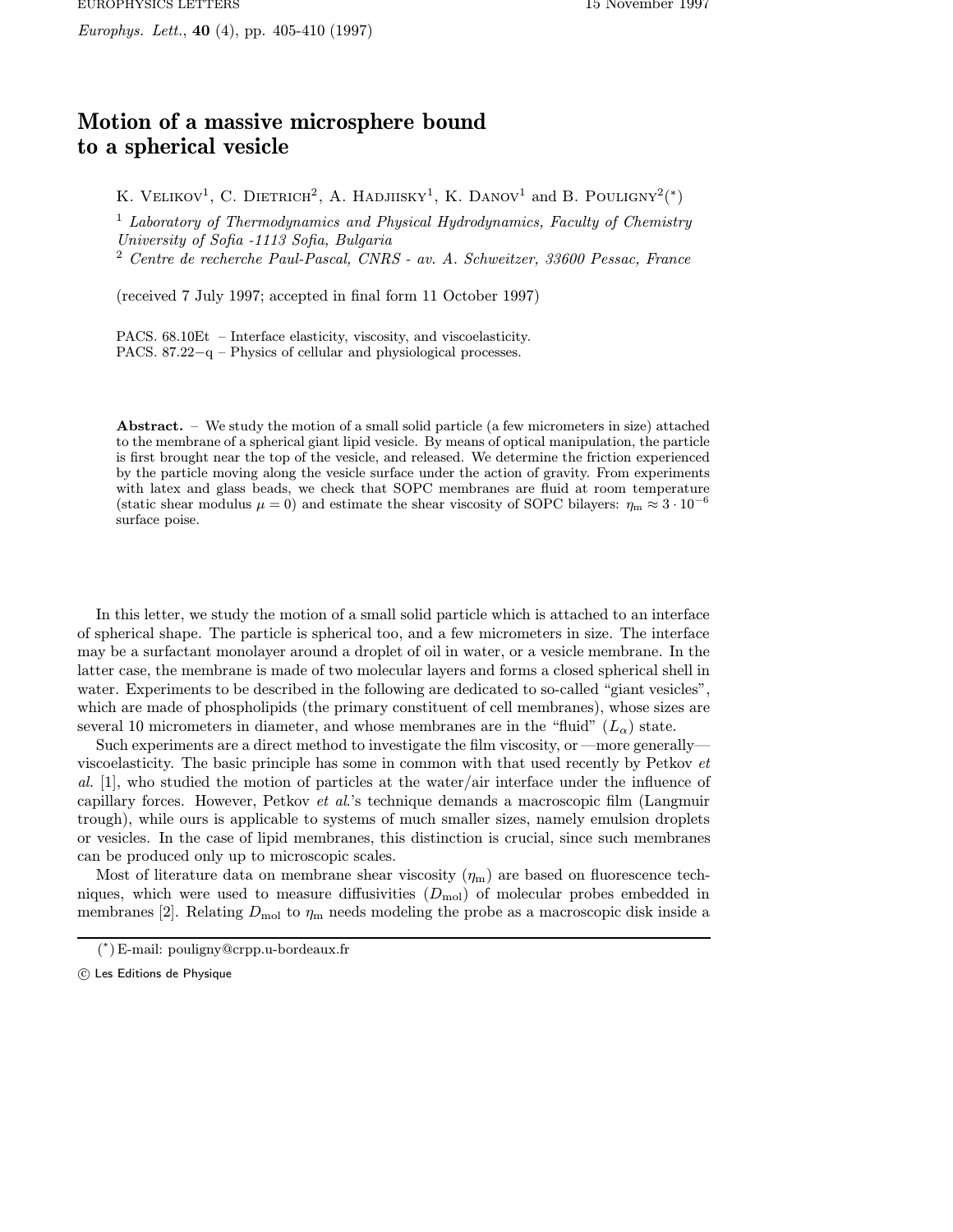continuous film [3], with a well-defined geometry. As well known, this procedure is questionable since the probe is of molecular size. In 1982, Waugh [4] proposed a macroscopic method for membrane rheology based on the growth rate of a filament that connects a giant vesicle to an attachment point. Waugh's analysis led to a quantitative determination of  $\eta_m$  (≤ 5 · 10<sup>-6</sup>) surface poise for egg phosphatidylcholine), but was based on crucial assumptions about the filament structure and size that cannot be checked independently. Recently, Smeulders et al. [5] studied the behavior under shear of colloidal suspensions of small lipid vesicles in the  $L_{\alpha}$  phase. They argued that the suspension shear viscosity  $\eta_{\text{susp}}(\omega)$  at high frequencies ( $\omega \approx 10^5$  Hz) is influenced by the membrane shear modulus  $\mu$  and by  $\eta_m$ . Data inversion through a —not surprisingly—very complex theory led to  $\mu \approx 3 \text{ dyn cm}^{-1}$  and  $\eta_{\text{m}} \approx 6 \cdot 10^{-7}$  sp for egg lecithin membranes at 10 $\degree$ C.

The method presented in this letter is of the macroscopic type too, and offers the advantage of directness, since the experiment amounts to moving a micron-sized mechanical probe across the film. Data inversion has its own difficulties, as we will explain, but does not need special physical assumptions about unknown aspects of the system.

The vesicles in our experiments are made of SOPC  $(L_{\alpha}$ -stearoyl-oleoyl-phosphatidylcholine) at room temperature and grown as clusters using the electroformation method [6]. First, we select a vesicle in the outer region of the cluster. There, one easily finds giant vesicles  $(50 \,\mu m)$ is a typical diameter) which appear as spherical, unilamellar, and bear no internal structure (as far as we can decide from phase contrast views). These vesicles are weakly connected to their neighbours, apparently through "hard sphere" contacts. These connections are useful in our experiments because they prevent the vesicle under study from drifting or rotating as a whole in water.

A very diluted suspension of latex (or glass) particles is injected at some distance ( $\approx 15$  mm) of the vesicles. There, a single particle is picked up by means of a long-working-distance optical trap [7] and then brought in contact with a selected vesicle. Experiments show that the spheres stick on the vesicle surface [8], usually with a finite contact angle  $\alpha$ . SOPC membranes are known to be fluid at room temperature, which is directly observable by the fact that such a particle can be moved to any point on the vesicle surface. Conversely, its position perpendicular to the vesicle membrane cannot be varied, in other words  $\alpha$  stays constant. In the rheology experiment, the particle is brought near the top of the vesicle surface, and then is released by switching off the laser beams. Then it starts gliding down along the vesicle contour under the action of gravity (fig. 1). The particle path is viewed and video recorded from above. Basically, the recorded trace (see fig. 2a) is the projection of the particle trajectory in a horizontal plane  $(x, y)$ , near the vesicle equatorial plane. A particle tracking software yields the position of the particle center every 0.2 seconds with a resolution of  $\pm$  0.5 µm.

The central experimental information is the friction  $\zeta$  experienced by the particle along the vesicle contour. Usually, the particle path shows Brownian excursions, superposed to what is perceived as a mean sedimentation path (see fig. 2). In the case of a "large and heavy" particle, Brownian noise is very small. If we neglect this "entropic" contribution, the particle path is the solution of the simple mechanical equation of motion

$$
\tilde{m}g \cdot \sin \theta = \zeta \cdot \tilde{R}\dot{\theta} \,. \tag{1}
$$

Here  $\tilde{m}g$  is the particle weight corrected for buoyancy,  $\theta$  is the polar angle defined in fig. 1, and  $\hat{R}$  is the distance between the particle and vesicle centers. In eq. (1), the effect of particle inertia is neglected because of the very small velocities and sizes involved in our experimental situation. Equation (1) is easily integrated in spherical coordinates and gives

$$
f[\theta(t)] = f[\theta_0] - \frac{\tilde{m}g}{\tilde{R} \cdot \zeta} \cdot t \,. \tag{2}
$$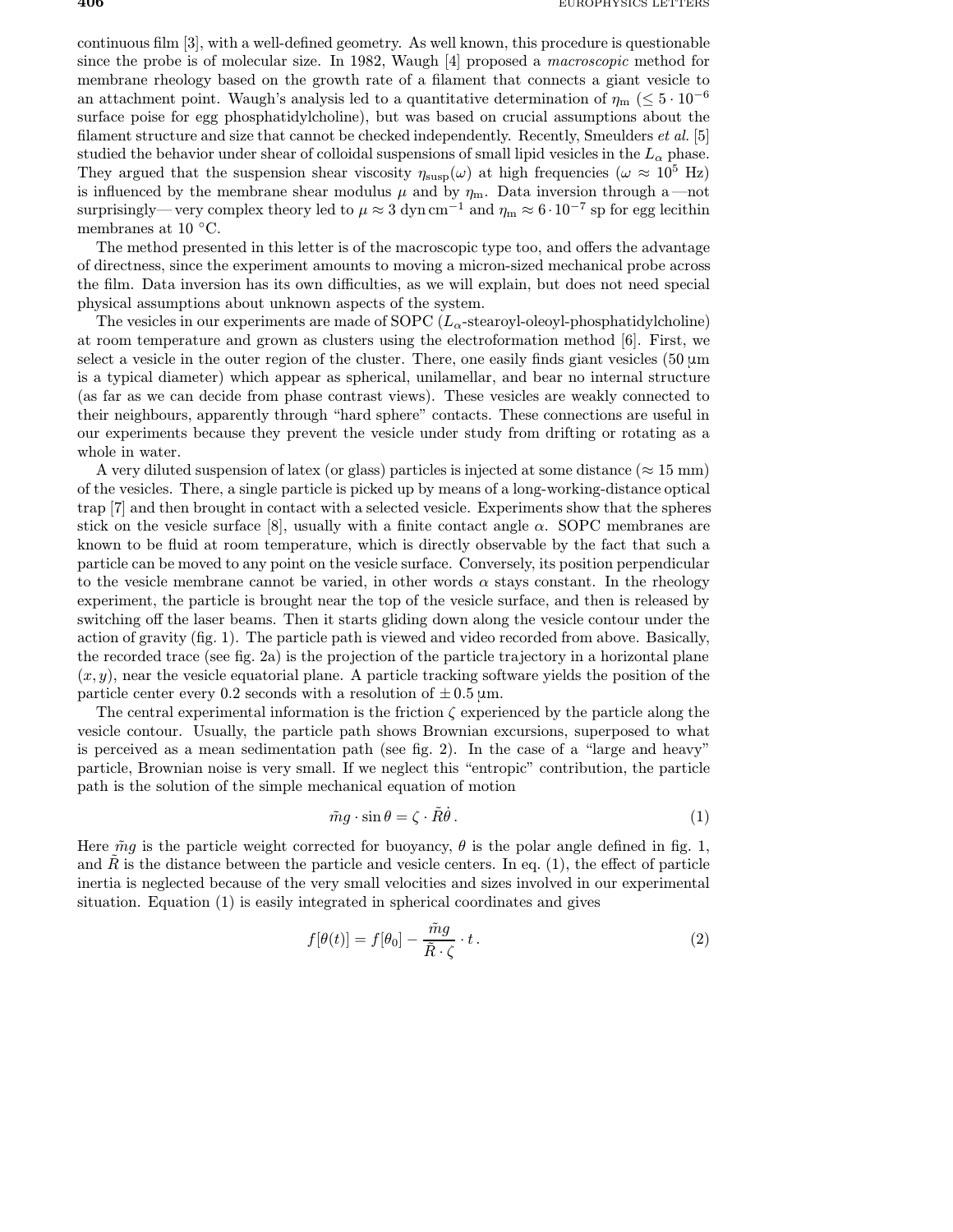

Fig. 1. – Schematic representation of the sedimentation path of a solid particle bound to the surface of a spherical vesicle.

Here  $f(\theta) = a \tanh[\cos(\theta)]$  and  $\theta_0$  is the particle position at time  $t = 0$ . Equation (2) can be thought of as the "zero temperature" limit of the motion. Note that the experimental path shown in fig. 2b nicely follows eq. (2), except for  $\theta$  close to  $\pi$  (see inset of fig. 2b). In fact, the "zero temperature" solution (eq. (2)) fails near the poles of the vesicle. This is not surprising, because in these regions gravity is essentially perpendicular to the membrane, and consequently the external force acting on the particle is very small. Then the motion is mainly Brownian.

The importance of sedimentation relatively to diffusion is measured by the Peclet number, which we define here as  $Pe = \tilde{m}g \cdot R/kT$  (k is the Boltzmann constant and T is the absolute temperature) [9]. To estimate the applicability of eq. (2) quantitatively, we performed numerical Monte-Carlo simulations of particle motion for different values of Pe. We computed  $f[\theta(t)]$ and ensemble averages  $\langle f[\theta(t)]\rangle$  from many (1000) trajectories. Brownian motion shows up as a noise in  $f[\theta(t)]$ , which increases when Pe decreases. We find that  $\langle f[\theta(t)]\rangle$  follows eq. (2) only in a limited domain around  $\theta = \pi/2$ , say  $[\pi/2 - \theta_m; \pi/2 + \theta_m]$ , and plateaus to a constant value for  $\theta > \theta_m$  (This asymptotic limit is just the equilibrium  $\langle f(\theta) \rangle$ , which is finite). This explains the behavior shown in fig. 2b. The width of the above domain,  $2\theta_{\rm m}$ , depends very much on Pe. For "large or heavy" particles, the domain is very large  $(e.g., \theta_m \approx 1.4 \text{ rd}$  for  $Pe \approx 100$ . It becomes smaller if Pe is decreased and finally disappears when Pe  $\approx 10$ . When  $Pe < 10$  ("small or light" particles), eq. (2) is not at all applicable, whatever  $\theta$ .

In the following, we will discuss experimental results obtained with "heavy" spheres. The slope of  $f[\theta(t)]$  gives  $\tilde{m}g/R\cdot\zeta$ . The apparent weight  $\tilde{m}g$  is measured before bringing the particle in contact to the vesicle from its sedimentation velocity  $(\nu_s)$  in bulk water:  $\tilde{m}g = \zeta_0 \cdot \nu_s$ , where  $\zeta_0 = 6\pi \cdot \eta \cdot a$  is the Stokes friction coefficient ( $\eta$  is the water viscosity and a is the particle radius).  $R$  is found as the maximum distance between the vesicle and particle centers in the recorded path. Following this procedure, we measure  $\zeta = \zeta/\zeta_0$ , with a reproducibility which is on the order of  $\pm 2\%$  for the case shown in fig. 2. In general, the error on  $\zeta$  depends on Pe, since Brownian excursions lead to fluctuations in the measured quantities.

We carried out several experiments with latex spheres whose radii were in the range  $2\div 10 \,\mathrm{\mu m}$ and some with glass spheres  $(0.5 \le a \le 2 \text{ µm})$ . Vesicle radii were between 10  $\text{µm}$  and 50  $\text{µm}$ . The contact angle  $(\alpha)$  takes on a particular value in each experiment, which depends on the initial tension of the vesicle and on the nature of the particle surface [8]. In the different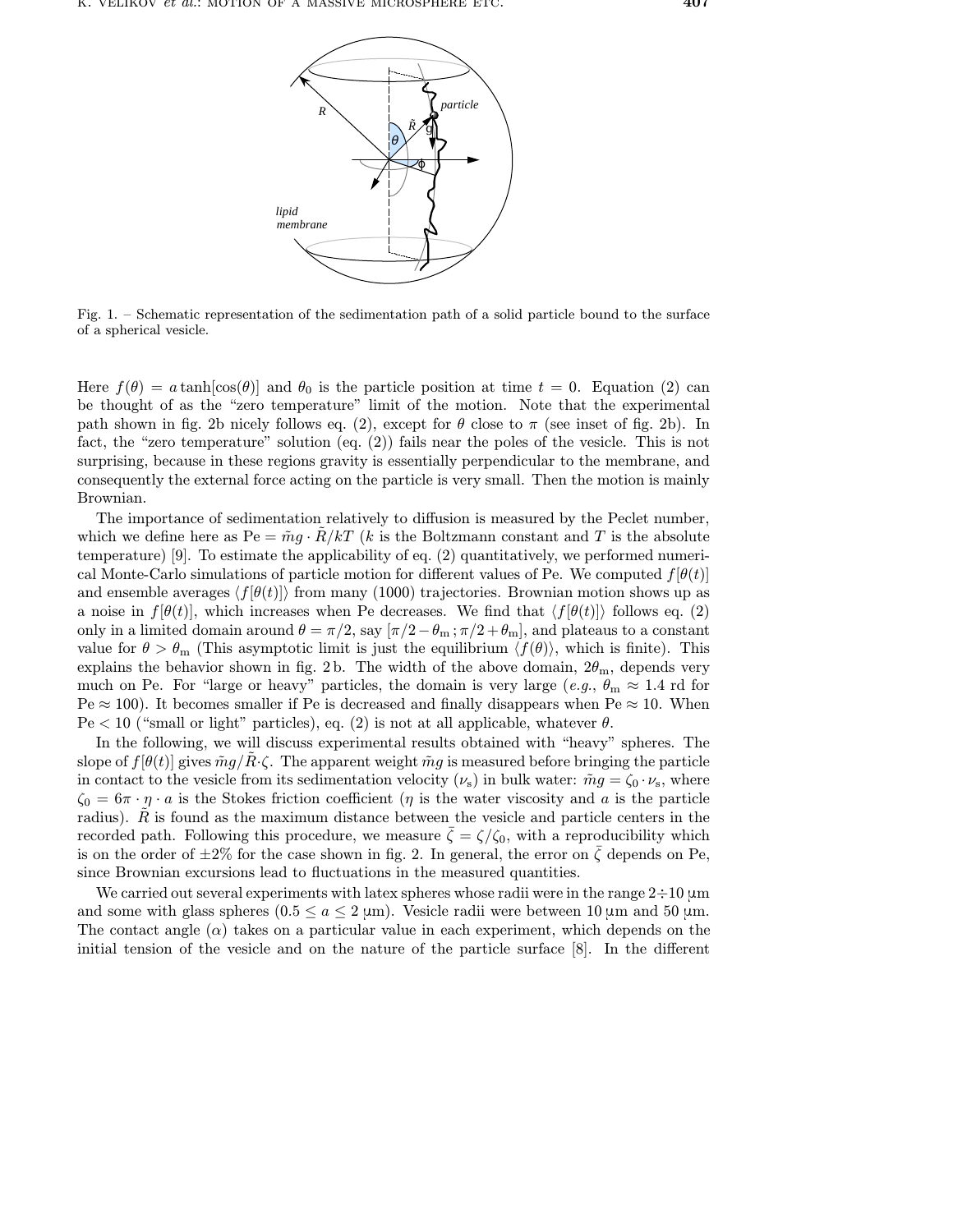

Fig. 2. – a) Example of an experimental record, with a glass sphere  $(a = 1.21 \text{ }\mu\text{m})$ . b) The same trajectory, in the  $a \tanh(\cos \theta)$  vs. t representation. The inset shows the long-time part of the record.

experiments that we performed, various contact angles were realized between 0◦ and 180◦.

All experiments gave well-identified sedimentation paths, with friction coefficients  $(\zeta)$  ranging from 1.2 up to about 3. This, together with the fact that each particle could be moved everywhere on the vesicle surface by means of optical manipulation, proves that the membrane is really in the fluid state, *i.e.*  $\mu = 0$ , since no static shear elasticity is detected. In principle, the parameter  $\bar{\zeta}$  contains the information on the membrane shear viscosity  $\eta_m$ . However, inverting data rigorously needs an exact theory that depicts the movement of the particle bound to a finite size vesicle. This theory is not available yet. For a preliminary estimate, we propose to adapt the theory worked out by Danov et al. [10] (hereafter referred to as DADL) for a spherical particle across a film at the *water/air* interface, supposed flat and infinite, as depicted in fig. 3. The latter condition will limit our data to small particles for which  $a \ll R$ .

Here we will use data obtained with latex particles large enough to be sedimenting (i.e. "large or heavy" in the sense defined above), that would definitely intercept the vesicle contour (*i.e.*  $\alpha$  far from 0° and 180°) and which we will suppose to be small enough to feel the membrane as flat. An experimental example meeting all these conditions is:

$$
a = 2 \text{ µm};
$$
  $R = 29 \text{ µm};$   $\alpha = 137^{\circ};$   $Pe = 122; \quad \bar{\zeta} = 1.35.$ 

We adapt DADL theory in the following way: The membrane, of thickness  $h$ , separates two regions, water and water  $(W/W)$  in our situation, or water and air  $(W/A)$  in DADL theory (see fig. 3). Essentially, we write  $\zeta$  as the superposition of two terms,  $\zeta = \zeta^0 + \zeta^{ex}$ , where  $\zeta^0$  is the sphere friction in the limit of a non-viscous film  $(\zeta_{WW}^0 = 6\pi \cdot \eta \cdot a$  in the W/W case), and  $\zeta^{\text{ex}}$  is the excess friction due to the film.  $\zeta^{\text{ex}}$  depends on two variables, which we may choose as the radius of the disk that the particle intercepts in the film,  $a^* = a \cdot \sin \alpha$ , and the contact angle,  $\alpha$ . We define the functions  $\Lambda_{WA}$  and  $\Lambda_{WW}$  such that

$$
\zeta_{\text{WA}}^{\text{ex}} = 4\pi \cdot \eta \cdot a^* \cdot \Lambda_{\text{WA}}(x_{\text{WA}}, \alpha), \qquad (3a)
$$

$$
\zeta_{WW}^{\text{ex}} = 8\pi \cdot \eta \cdot a^* \cdot A_{WW}(x_{WW}, \alpha). \tag{3b}
$$

Here  $x_{WW} = 2\eta \cdot a^*/\eta_m = 2x_{WA}$ . The function  $\Lambda_{WA}$  can be computed using DADL data (DADL gives  $\zeta_{WA}^0$  and  $\zeta_{WA}$ ). The problem is to find  $\Lambda_{WW}$ . In our analysis, we suppose

$$
\Lambda_{\text{WA}}(x,\alpha) = \Lambda_{\text{WW}}(a,\alpha),\tag{4}
$$

whatever x and  $\alpha$ . A simple superposition argument (2 half spheres across a monolayer) shows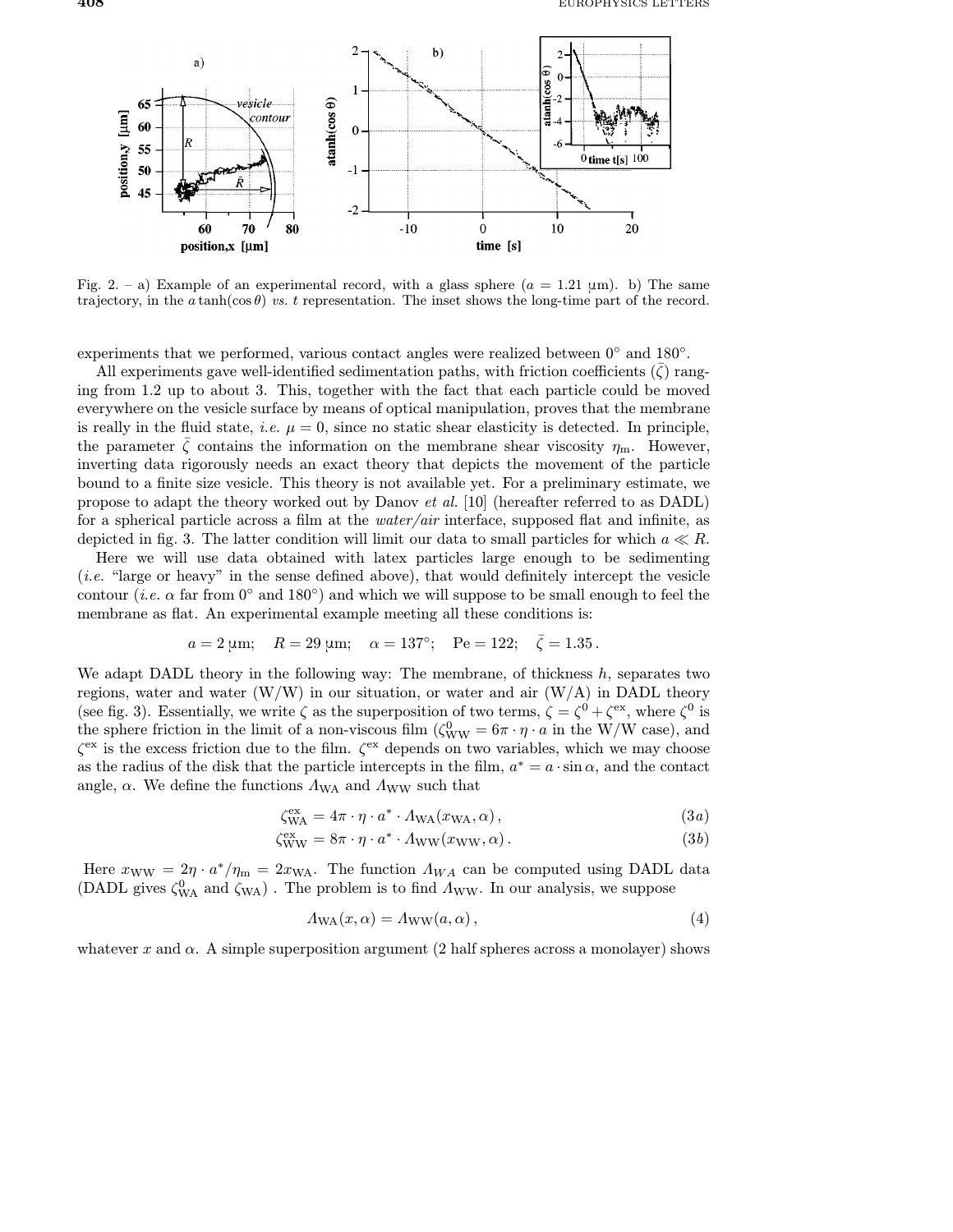

Fig. 3. – Spherical particle across a film at the water/air interface. In our adaptation of DADL theory [10], the upper phase is made of water too.

that eq. (4) is exact when  $\alpha = 90^{\circ}$ . We observed that the explicit dependence of  $\Lambda_{WA}$  on  $\alpha$ is weak, and that  $\Lambda_{\text{WA}}(x, \alpha) \cong \Lambda_{\text{WA}}(x, 180° - \alpha)$  [11]. This makes the above superposition argument (2 truncated spheres, one with  $\alpha$ , the other one with 180<sup>°</sup> –  $\alpha$ ) acceptable in general and eq. (4) approximately correct when  $\alpha \neq 90^{\circ}$ .

Equation (4) allows us to find  $x_{WW}$  from the experimental  $\zeta$ . With the above given example, we find  $x_{WW} = 0.56$ , which gives  $\eta_m \approx 5 \cdot 10^{-6}$  sp for the shear viscosity of a SOPC membrane at room temperature.

A few other examples lead to a bunch of values ranging from about 3 to  $8 \cdot 10^{-6}$  sp. This range is compatible with Waugh's result for egg-lecithin membranes [4], whose viscosity is probably comparable to that of SOPC at room temperature.

The reason of the dispersion of  $\eta_m$  values is unclear to us. The precision in  $\eta_m$  is limited by: i) the error on  $\alpha$ ; ii) the reliability of our approximation (eq. (4)); iii) the error on  $\zeta$ . In the above example, we estimate the contribution of i) and ii) together to be at worst  $\pm 9\%$ . The main cause of error is that on  $\zeta$ , which is about  $\pm 6\%$  in the same example, and leads to  $\pm 24\%$  in  $\eta_{\rm m}$ . The total error on  $\eta_{\rm m}$  is about  $\pm 33\%$ , which is large but definitely less than the dispersion.

Following Waugh's analysis [4], one might infer that different vesicles correspond to different values of  $\eta_{\rm m}$  because their membranes may have different structures, in terms of defects or number of lamellae. In this view, the lowest value in the measured range should be taken as the most representative of the shear viscosity of a single defect-free bilayer. However, there is no indication in the particle paths of inhomogeneities in the membranes. On the other hand, if we suppose that many of the vesicles could have been multilayered, this would have resulted in a quantification of  $\eta_m$  values, which is not observed too.

In summary, we have analyzed the motion under the action of gravity of a small spherical particle bound to a fluid spherical surface. We have defined a criterion to distinguish "sedimenting" and "diffusing" particles, and set out an approximate method to find the membrane viscosity from experimentally measured friction coefficients. The error in  $\zeta$  can be reduced by using large (non Brownian) particles, but then the relative importance of the membrane in the particle friction decreases, and the fact that the particle is not small compared to the vesicle makes the above approximate treatment (flat infinite membrane) inapplicable. Consequently, inverting data from large particles demands much accuracy in the interpretation, which means elaborating an exact theory for the particle movement on a sphere. Conversely, very small spheres are mostly sensitive to membrane viscosity and feel the interface as flat, which makes the above treatment acceptable. The friction of diffusing (Pe  $\ll 50$ ) spheres can be found